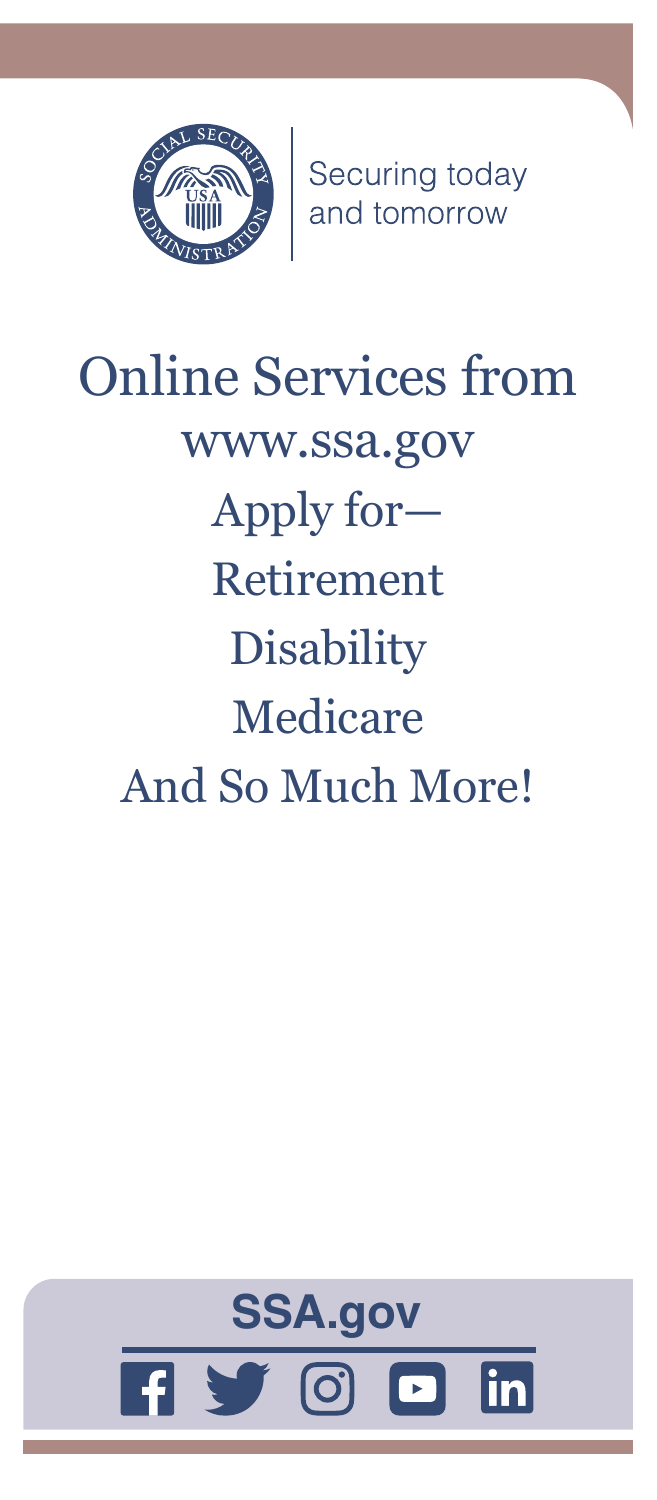# Why use Social Security's online services?

Using our online services, you can:

- Start immediately, with no appointment needed.
- Conveniently complete much of your Social Security-related business from any location and on any device.

# How secure is my personal information?

We use the most secure internet technology to keep your information private.

# What can I do online?

You can:

- [Apply for Social Security retirement](https://www.ssa.gov/applyforbenefits)  [benefits](https://www.ssa.gov/applyforbenefits).
- [Apply for spouses benefits](https://www.ssa.gov/applyforbenefits).
- [Apply for Social Security disability](https://www.ssa.gov/disability)  [benefits, and in certain circumstances](https://www.ssa.gov/disability), Supplemental Security Income (SSI) payments at the same time.
- [Apply for Medicare.](https://www.ssa.gov/medicareonly)
- [Apply for Extra Help with your](https://secure.ssa.gov/i1020/start)  [Medicare prescription drug costs](https://secure.ssa.gov/i1020/start).
- [Use our benefit calculators to calculate](https://secure.ssa.gov/planners)  [your retirement, disability, and survivors](https://secure.ssa.gov/planners)  [benefits](https://secure.ssa.gov/planners).
- [Replace a Medicare card](http://www.ssa.gov/medicarecard).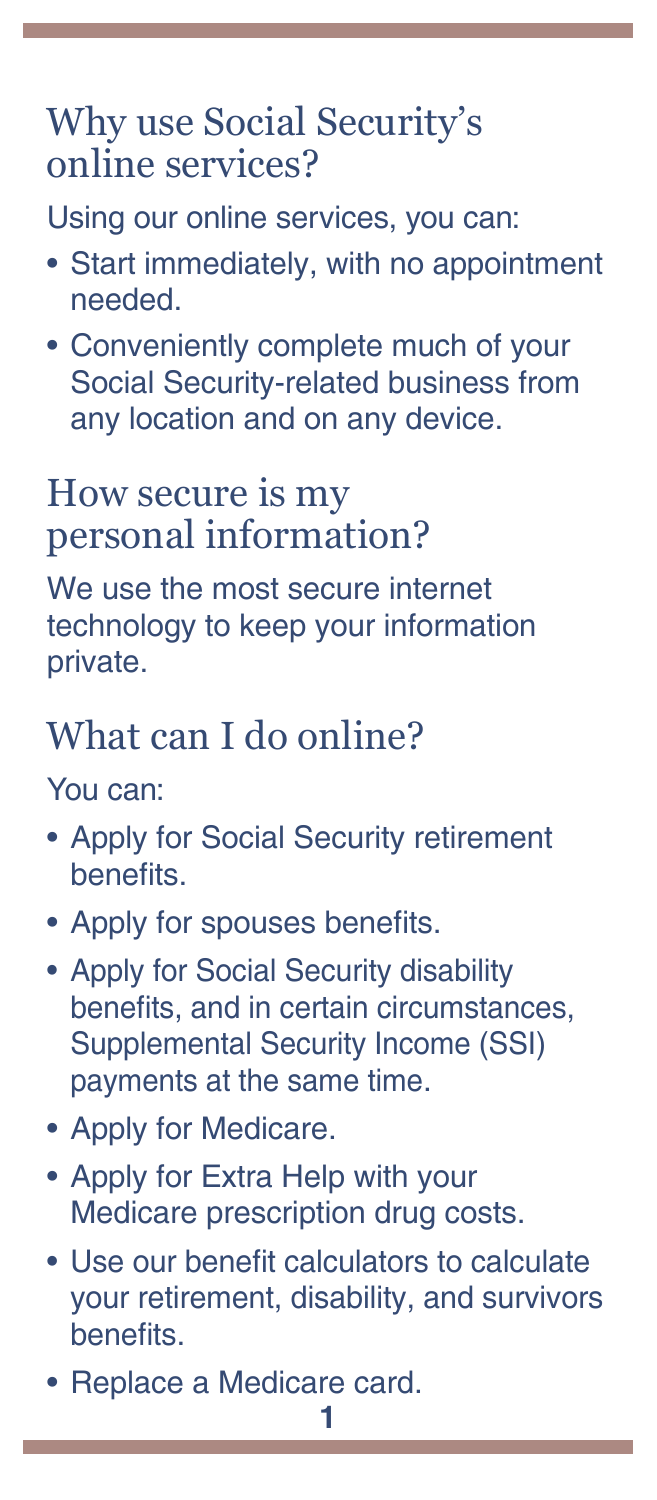• [Find answers to frequently asked](http://www.ssa.gov/faq)  [questions \(FAQ\)](http://www.ssa.gov/faq).

By creating an online *my* [Social Security](https://www.ssa.gov/myaccount/) account, you can also:

- Check your earnings and verify them every year.
- Get an estimate of your future benefits.
- Get a letter with proof of your benefits or proof that you don't receive benefits.
- Request a replacement Social Security card, if you meet certain requirements.
- Choose to receive important messages and certain notices online from Social Security, avoiding mail delays.
- Manage your benefits:
	- —Change your address or telephone number.
	- —Start or change your direct deposit.
	- —Get a replacement SSA-1099 or SSA-1042S for your taxes.

You can create a *my* [Social Security](https://www.ssa.gov/myaccount/) account if you're age 18 or older, have a Social Security number, a valid U.S. mailing address, and an email address. To create an account, go to *[www.ssa.gov/myaccount](https://www.ssa.gov/myaccount/)*. You'll need to:

- Provide some personal information to verify your identity.
- Choose a username and password.
- Provide your email address.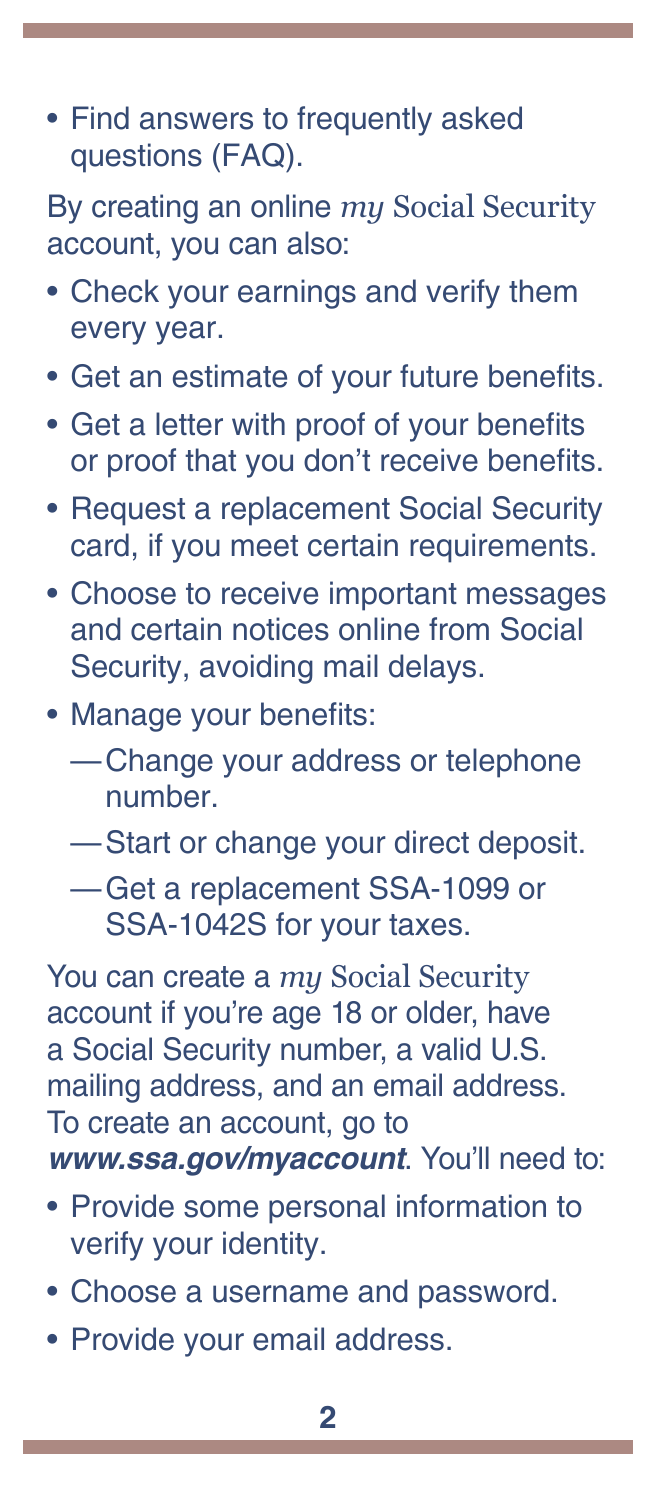You'll need to select how you would like to receive a one-time security code, whether to a text-enabled cell phone or to the email address you registered. You will need to enter this security code when you create your account. Each time you sign in with your username and password, we will send a one-time security code. The security code is an enhanced security feature to protect your personal information. Keep in mind that your cell phone provider's text message and data rates may apply.

If you're an employer, you can use [Business Services Online](https://www.ssa.gov/bso/bsowelcome.htm) to:

- Upload a wage report file.
- Manually enter up to 50 W-2s directly into a W-2 template, submit them all to us electronically, and print copies to give to your employees.
- View the status of previously submitted wage reports.
- Verify the names and Social Security numbers of your employees.

### How do I begin?

If you have access to a secure internet connection, go to *[www.ssa.gov](https://www.ssa.gov/)* and select the service you want.

**3** *(over)*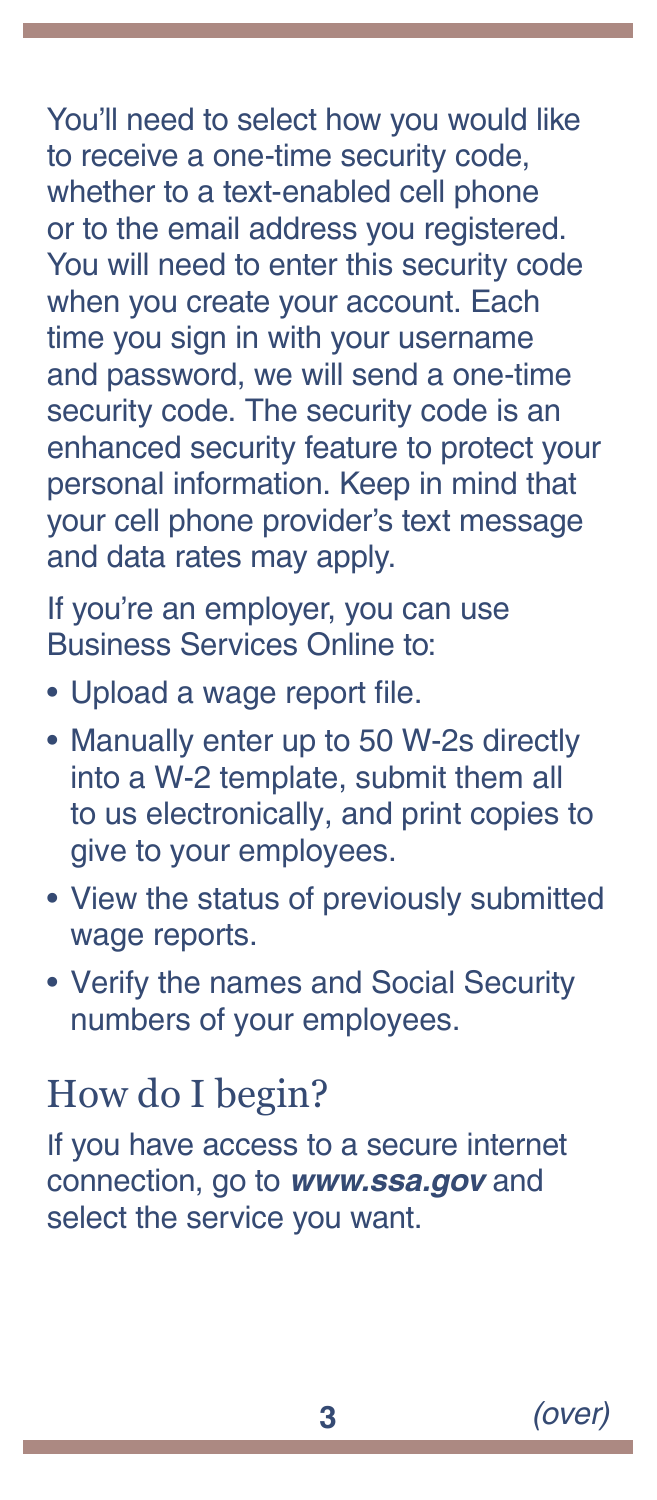## Contacting Social Security

The most convenient way to do business with us from anywhere, on any device, is to visit *[www.ssa.gov](https://www.ssa.gov)*. There are several things you can do online: apply for benefits; get useful information; find [publications](https://www.ssa.gov/pubs/); and get answers to [frequently asked questions](https://faq.ssa.gov/).

When you open a personal *my* [Social Security](https://www.ssa.gov/myaccount/) account, you have more capabilities. You can review your *Social Security Statement*, verify your earnings, and get estimates of future benefits. You can also print a benefit verification letter, change your direct deposit information, request a replacement Medicare card, get a replacement SSA-1099/1042S, and request a replacement Social Security card (if you have no changes and your state participates).

If you don't have access to the internet, we offer many automated services by telephone, 24 hours a day, 7 days a week. Call us toll-free at **1-800-772-1213** or at our TTY number, **1-800-325-0778**, if you're deaf or hard of hearing.

A member of our staff can answer your call from 7 a.m. to 7 p.m., Monday through Friday. We ask for your patience during busy periods since you may experience a high rate of busy signals and longer hold times to speak to us. We look forward to serving you.